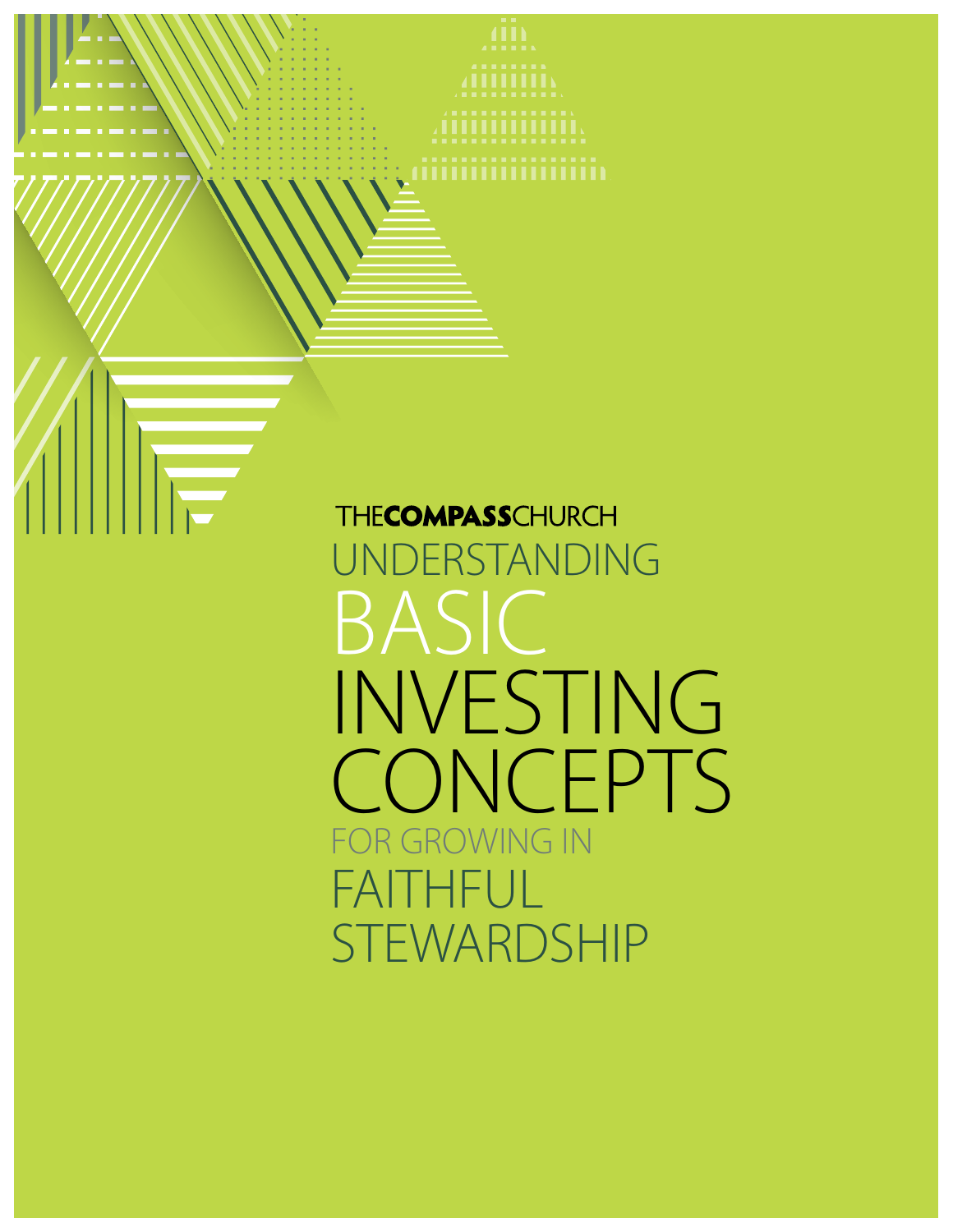# **FAITHFUL STEWARDSHIP'S CORE CONVICTIONS**

Faithful stewardship is an adventure and a life-long journey. Investing diligently and wisely is part of the adventure and joys of stewardship.

Below is a brief summary of the Scriptural Core Convictions when approaching this adventure of Faithful Stewardship.

## **GOD OWNS EVERYTHING.**

*"The earth is the Lord's, and everything in it, the world, and all who live in it." Psalm 24:1*

## **WE ARE STEWARDS.**

We are stewards of every gift of resource (health, ability, finances, another day of living (time), etc.) from God's generous hand of provision.

*The Lord Jesus said, "A faithful and wise steward is one to whom the master can give responsibility. When the master returns and finds he has been faithful and has done a good job, there will be a reward." Luke 12:42-43*

We are accountable to God for how we manage His resources.

*We are stewards. We are either faithful or unfaithful stewards. There is no option for opting-out of our accountability to God for how we manage everything that we have received from him.*

# **LOVE IS THE SUSTAINING MOTIVATION OF A FAITHFUL STEWARD.**

Becoming a dependable manager of God's resources entrusted to our care is challenging work.

Pursuing the glory of God and the good for others will sustain the faithful steward.

Jesus instructed us that loving God and loving others were the greatest commands of God we could follow.

*"LOVE the Lord your God with all your heart and with all your soul and with all your mind. This is the first and greatest commandment. And the second is like it: 'LOVE your neighbor as yourself." Matthew 22:37-39*

## **THE PRIORITY ORDER FOR FAITHFUL STEWARDSHIP IS…**

## **1. GIVING GENEROUSLY - FIRST**

*"Honor the Lord with your wealth, with the firstfruits of all your crops; 10 then your barns will be filled to overflowing." Proverbs 3:9*

### **2. SAVING DILIGENTLY - SECOND (THIS IS WHERE INVESTING IS APPROPRIATE)**

*"The wise man SAVES for the future, but the foolish man spends whatever he gets." Proverbs 21:20*

## **3. SPENDING WISELY - THIRD**

*"Be sure you know the condition of your flocks (finances), give careful attention to your herds." Proverbs 27:23*

**\*NOTE:** See eBooklet - *Faithful Stewardship* for more details.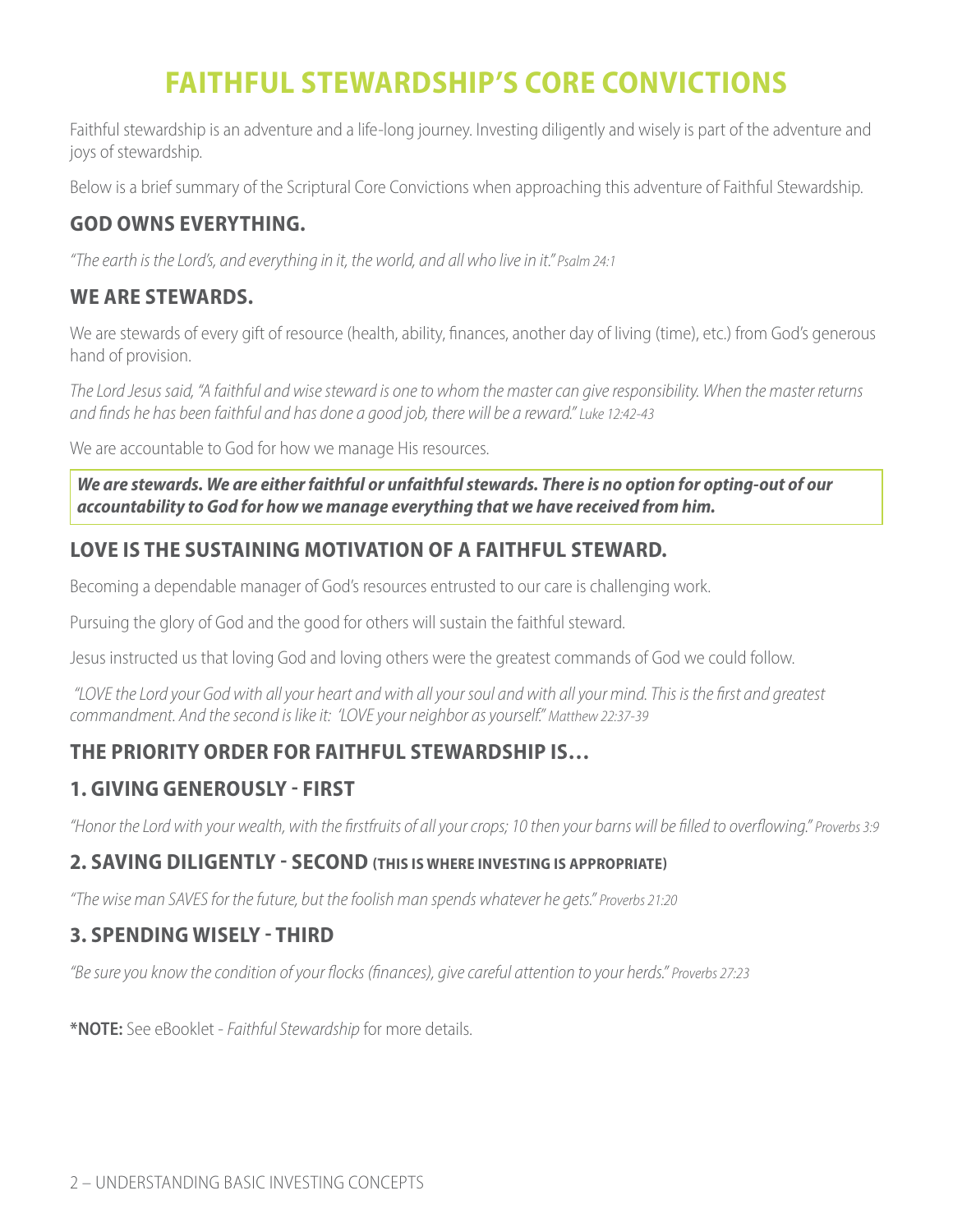# **INVESTING PUTS "MONEY TO WORK"**

In Luke chapter 19 Jesus tells a parable of a master who gave his servants significant resources to manage while he was away.

*"The master called his servants and gave them each three months' wages (ten minas) "Put this money to work," he said, "until I come back." Luke 19:13*

In Matthew 25 Jesus tells a similar parable about a master who gave three of his servants different quantities of "bags of gold." One received five bags of gold, another received two bags of gold, and a third servant received one bag of gold. Each of these bags of gold was worth about 20 years wages. So, the master entrusted some significant resources to the stewarding care of others without relinquishing ownership.

*Matthew 25:16 The man who had received five bags of gold (100 years worth of wages) went at once and put his money to work and gained five bags more.*

*In both parables upon the Master's return, the servants who multiplied the Master's resources by "putting the money to work" - were commended by the Master as good and faithful servants who were faithful with a FEW things; so they would be entrusted with MORE.*

# **INVESTING IS CHALLENGING**

For many of us, investing is the toughest part of Faithful Stewardship. It can be **confusing**, and it can be **intimidating.**

**Confusing** because of the unique language used by investors, such as *bull markets, bear markets, asset allocation, exchange-traded funds, 401k's, 403b's, IRA's, Traditional, Roth, etc.* What does it all mean?

**Intimidating** because of how quickly—and how far—the stock market can fall and lose value.

It is important for you to grow in your understanding, faithfulness, and effectiveness in this area of investing because of its potential impact on faithful stewardship. This will be the aim of the rest of this guide.

# **INVESTING COMES WITH RISKS**

Here are several of the most common risks associated with investing, and the steps you should consider to help manage and mitigate these risks.

### **INFLATION RISK**

Inflation risk is recognizing the possibility that the money you are setting aside for the future has the potential of not growing in value as fast as the cost of living. For example, if you were to buy groceries today for \$600. And, inflation was to average 3% per year. In 25 years those same groceries would cost \$1,200. To manage this risk, choose investments that have a good track record of outpacing inflation over the long haul.

**\* Chart Source:** Stocks, bonds, cash, and inflation: Morningstar 1926-2017. Gold: Actual gold prices 1934-2017. Real Estate: Case Shiller Index 1926-2017.

| <b>TYPE</b>  | <b>ANNUAL</b><br><b>RETURN</b> |
|--------------|--------------------------------|
| Inflation    | 2.9%                           |
| Cash         | 3.4%                           |
| Real Estate  | 3.8%                           |
| Gold         | 4.3%                           |
| <b>Bonds</b> | 5.5%                           |
| Stocks       | 10%                            |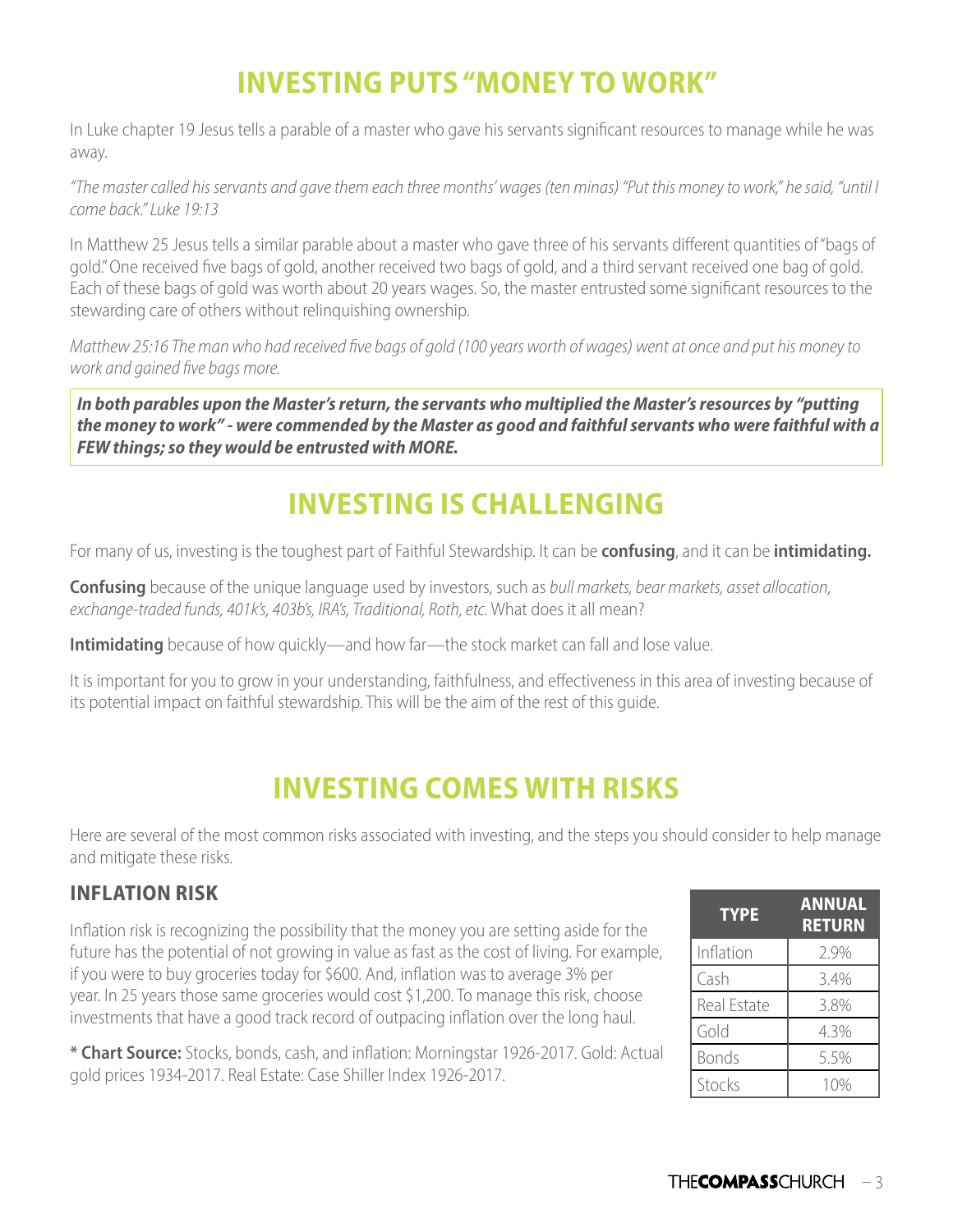## **LONGEVITY RISK**

Longevity risk is the possibility that you might outlive your money. You cannot know and do not know how long you will live. The best way to manage this risk is to build your investment plan around the assumption of a long life. Many financial planning professionals will encourage you to make plans to live into your 90's. Over the past 40 years, life expectancy in the United States has increased by five years from 74 to 79. This means many are living well beyond 79.

# **MARKET RISK**

Market risk is the ever-present possibility that the market—and your investments—will decline in value. One important way to manage this risk is to diversify your portfolio. Diversification is a principle that comes straight from the pages of Scripture.

*"Divide your investments among many places, for you do not know what risks might lie ahead." Ecclesiastes 11:2*

Asset allocation is the thoughtful, intentional process of deciding how to diversify your investments across many investment types. These basic investment types will be described in the next few pages.

## **EMOTIONAL RISK**

Emotional risk is the risk of getting in your own way. This may be the single biggest threat to your effectiveness as an investor. Making investment decisions based on emotions, such as fear, panic, or greed proves to be harmful as an investor. One way to avoid emotional decision-making is to see yourself as a long-term investor. Scripture again provides wise counsel.

*"Wealth gained hastily will dwindle, but whoever gathers little by little will increase it." Proverbs 13:11*

*"Steady plodding brings prosperity; hasty speculation brings poverty." Proverbs 21:5*

#### **Knowing a little market history is helpful.**

Over the past 100 years, here's how often the stock market has generated a positive return based on various time periods. The longer you are in the market the more likely you will have a positive return.

#### **\*Chart Source**: Returns 2.0

| <b>Since World War II there have been 12 bear (bad) markets:</b> |
|------------------------------------------------------------------|
| -they averaged a market decline of 32.5%                         |
| -they lasted an average of 14.5 months                           |
| -they took on average 24 months to fully recover                 |

Investors who sold at the bottom of these markets saw a detrimental effect on their savings. And of course, those who stayed in long enough to experience a subsequent recovery were better off. Remaining focused on the long-term is important when in the middle of a bear market.

| <b>VARIOUS</b><br><b>PERIODS</b> | <b>POSITIVE</b><br><b>RETURN</b> |
|----------------------------------|----------------------------------|
| One Day                          | 54%                              |
| One Month                        | 62%                              |
| One year                         | 79%                              |
| 10 Year                          | 94%                              |
| 20 Year                          | 100%                             |

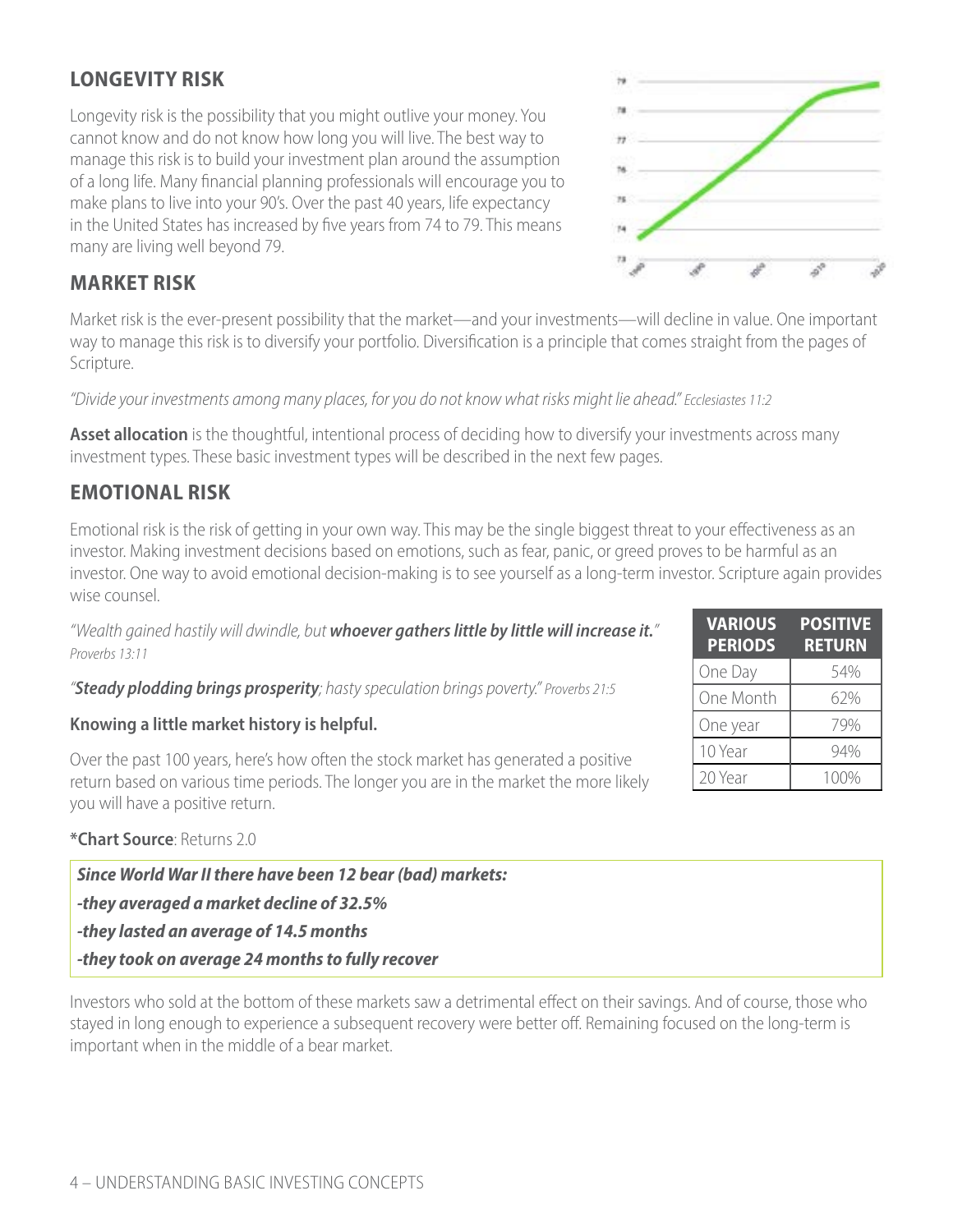# **UNDERSTANDING RISK TOLERANCE & RISK CAPACITY**

Risk tolerance and risk capacity are two concepts that need to be understood clearly before making investment decisions. Together, the two help to determine the amount of risk that should be taken in a portfolio of investments. That risk determination is combined with a target rate of return (or how much money you want your investments to earn) to help construct your investment plan's asset allocation.

### **RISK TOLERANCE**

Risk tolerance is coming to the understanding of how much wise and thoughtful risk you can take in your investments before you begin to lose sleep at night.

There are many tools available for assessing your risk tolerance. However, your risk tolerance is more than a "score" at the end of an assessment. It is about coming to a healthy understanding and self-awareness of how God has wired you emotionally and what would be considered wise and faithful stewardship for you in your circumstances.

### **RISK CAPACITY**

Risk capacity is an equally important concept to understand and implement. Unfortunately in the financial planning world risk capacity is addressed less frequently than risk tolerance.

The neglect of risk capacity is foolish when assessing your investing timeline.

People prefer talking about risk tolerance vs. risk capacity because risk capacity assesses your age and life expectancy. The closer you are to retirement and the number of years you will need retirement savings impacts the amount of risk you should be taking.

### **BALANCING RISK TOLERANCE & RISK CAPACITY**

The problem many investors face is that their risk tolerance and risk capacity are not the same. When the amount of necessary risk exceeds the level the investor is comfortable taking (their personal risk tolerance), a shortfall most often will occur in terms of reaching future goals.

On the other hand, when risk tolerance is higher than necessary, undue risk may be taken by these "risk lovers" leading to unnecessary risk and loss toward the goal of faithful stewardship with investments.

# **BASIC INVESTMENT TYPES**

### **STOCKS**

When you buy a share of stock, **you become a part-owner** of a company.

- If the company is healthy and grows your stock grows in value and you can sell it for a profit.
- If the company struggles your stock declines in value and if you sell it, you will experience a loss.

#### **BONDS**

When you buy a bond, **you become a lender.** The issuer of the bond, such as a corporation, city, or the federal government, is borrowing money from you. As long as the bond issuer doesn't go bankrupt, it will repay the money along with some interest.

• Bonds are really an "I Owe You."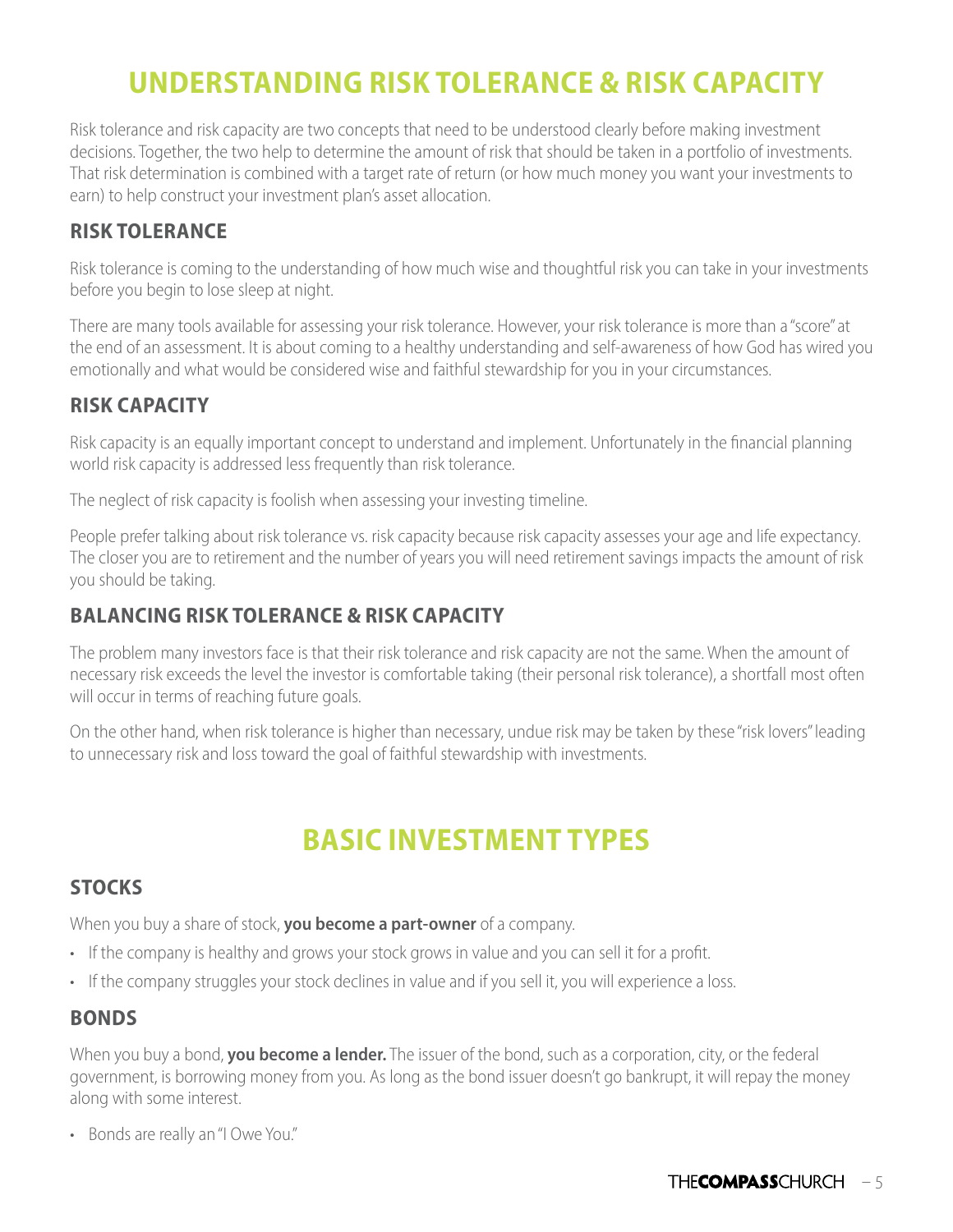- Bonds pay a "fixed" interest rate, meaning the interest rate doesn't change.
- If a company goes bankrupt they have to pay the bondholders first, then the stockholders, this is the reason bonds are considered a safer investment than stocks.

Generally speaking, stocks have greater growth potential than bonds. But, stocks also have a higher risk for loss. Stocks help your portfolio with growth potential and bonds help reduce the potential for loss and volatility.

*Single stocks or bonds both carry risk because it only takes one company or organization to fail and go bankrupt and you could lose your investment. For every spectacular performing stock like Amazon and Apple, there are thousands of other companies that fail. Single stocks and bonds carry higher risk.*

# **BASIC DIVERSIFIED INVESTMENT TYPES**

These common investment types were created to diversify risk with a mix of many different assets.

# **MUTUAL FUNDS**

When you buy a mutual fund you are diversifying your investments across many companies instead of individual stocks and bonds.

- Buying just a single share, which you can do for less than \$100, will diversify your money across hundreds of businesses representing many different sectors of the economy.
- When the stock of one company is down it doesn't hurt the whole investment because other stocks are up.
- Mutual Funds began in the 1920s.
- The oldest surviving mutual fund is the Vanguard Wellington Fund created in 1929. It was the first mutual fund to own stocks and bonds in one fund.
- In 2018 there were over 8,000 different mutual funds available.
- Over 44% of American households have some investment in a mutual fund. Many of these investments can be found inside company-run retirement accounts of 401k's or 403b's.

#### **Actively vs. Passively Managed Funds**

An actively managed investment fund is a fund in which a manager or a management team makes decisions about how to invest the fund's money. A passively managed fund, by contrast, simply follows a market index. It does not have a management team making investment decisions.

- In 2000 88% of all funds were actively managed.
- In 2019 55% of all funds were actively managed. Most of these are mutual funds.
- In 2020, the average expense ratio of actively managed equity mutual funds was 0.71 percent, down from 0.72 percent in 2019 and 1.08 percent in 1996.
- The average passively managed index equity mutual fund expense ratios also fell over this period. In 2020, average index equity mutual fund expense ratios were 0.06 percent, compared with 0.27 percent in 1996. Expense ratios are trending down and this is good for the investor.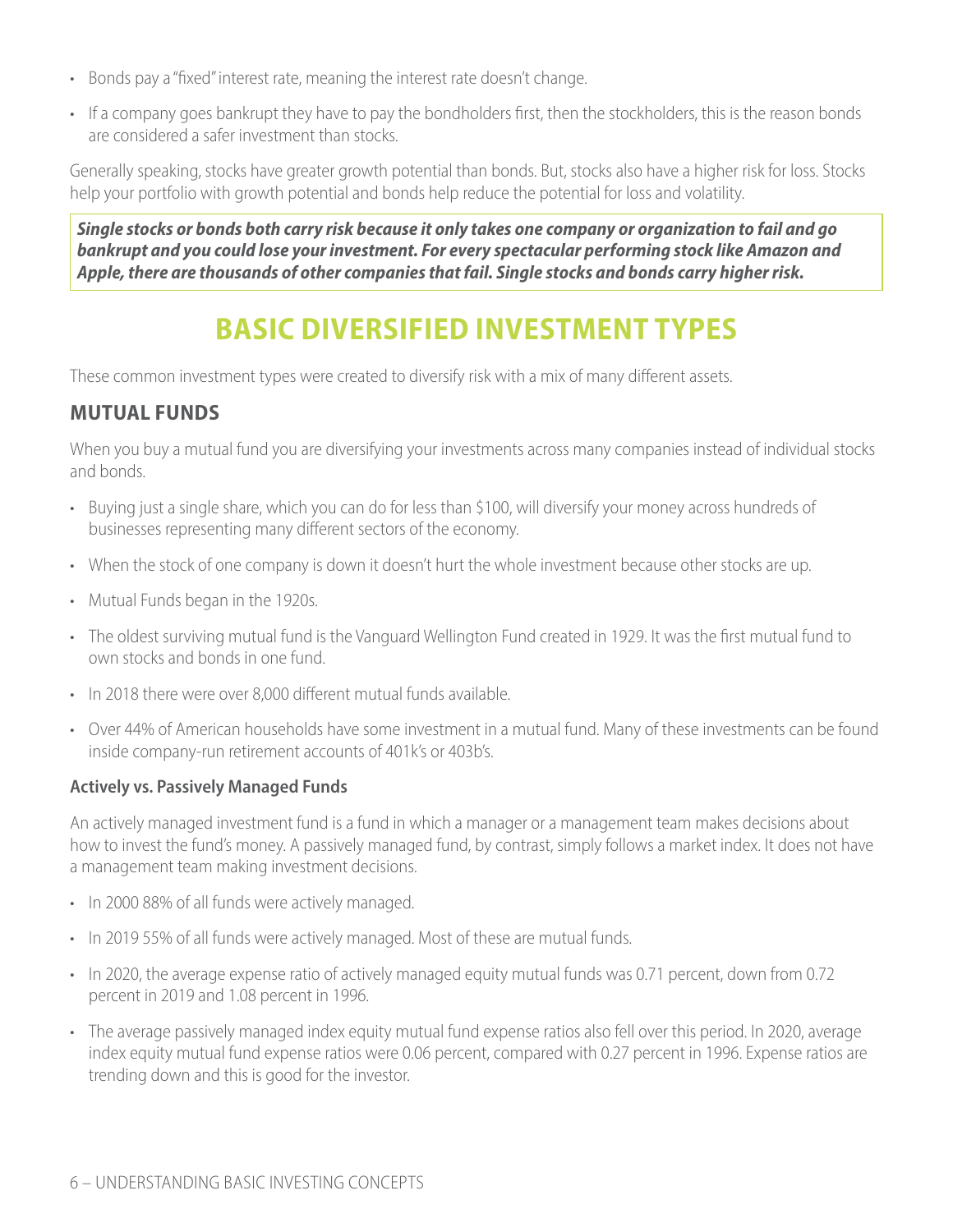*The clear trend in the past two decades is toward passively managed funds. Why? Because the cost to run these funds is less than actively managed funds. And, passively managed index funds have been outperforming 80-90% of actively managed funds.*

It is important to acknowledge that 10-20% of actively managed funds are outperforming passively managed funds.

However, finding those high-performing actively managed funds is a challenge. The actively managed and higherperforming funds one year can be lower-performing the next year.

### **INDEX FUNDS**

Index Funds are similar to mutual funds. Index Funds began on August 31, 1976, when Vanguard founder Jack Bogle launched Vanguard 500 (VFINX).

Instead of being managed by a person or management team, Index Funds are almost always passively managed by following some of the most common indexes used for investing.

#### **Here are some of the common indexes used by Index Funds.**

- **The Dow** The Dow Jones Industrial Average is an index that represents the average price movement of 30 **large companies** from various industries in the United States.
- **The S&P 500** The Standard & Poor's 500 is the most common index used as a benchmark for the **Large Cap** segment of the US domestic stock market. The index represents approximately 500 US-based companies and covers approximately 75% of the US equity market.
- **The NASDAQ** The National Association of Securities Dealers Automated Quotation Systems is a stock exchange like the better known New York Stock Exchange (NYSE) on Wall Street. The NASDAQ is recognized for its high concentration of technology sector stocks. The NASDAQ's main index is the **NASDAQ Composite**, which consists of over 2500 stocks but the best-known index is the **NASDAQ 100**.
- **The Wilshire 5000** (referred to as **"The Total Stock Market Index"**) is the broadest stock market index -- a sampling of more than 5000 stocks representing a range of market capitalization (i.e. large-cap, mid-cap, and small-cap) weighted toward the larger companies.
- **The Russell 3000** is often called a broad market index because it represents approximately 98% of the investable U.S. equity market. Investors should note that the Russell 3000 should be considered the **Large Cap** portion of the portfolio and therefore should still have representation from other fund types or categories, such as small-cap stock, foreign stock, and fixed income (bonds) within the portfolio.
- **The Russell 2000** is constructed to provide a comprehensive and unbiased **Small Cap** barometer and is completely reconstituted annually to ensure larger stocks do not distort the performance and characteristics of the true small-cap opportunity set.
- **The S&P 400** is an index comprised of U.S. stocks in the **Mid Cap** range. It provides investors with a benchmark for mid-sized companies. The S&P 400 covers almost 6% of the U.S. equities market.
- **The MSCI Indexes** MSCI is an acronym for Morgan Stanley Capital Investments. There are several MSCI indices, which are widely used as **benchmarks for foreign stock** portfolio performance.

| <b>CAPITALIZATION</b><br><b>TYPE</b>                | <b>COMPANY</b><br><b>WORTH</b>  |
|-----------------------------------------------------|---------------------------------|
| Large Cap - Growth<br>(focused on Growth)           | \$10+ Billion                   |
| Large Cap - Value<br>(thought to be<br>undervalued) | \$10+ Billion                   |
| Mid Cap                                             | \$2-10 Billion                  |
| Small Cap                                           | \$300 Million to<br>\$2 Billion |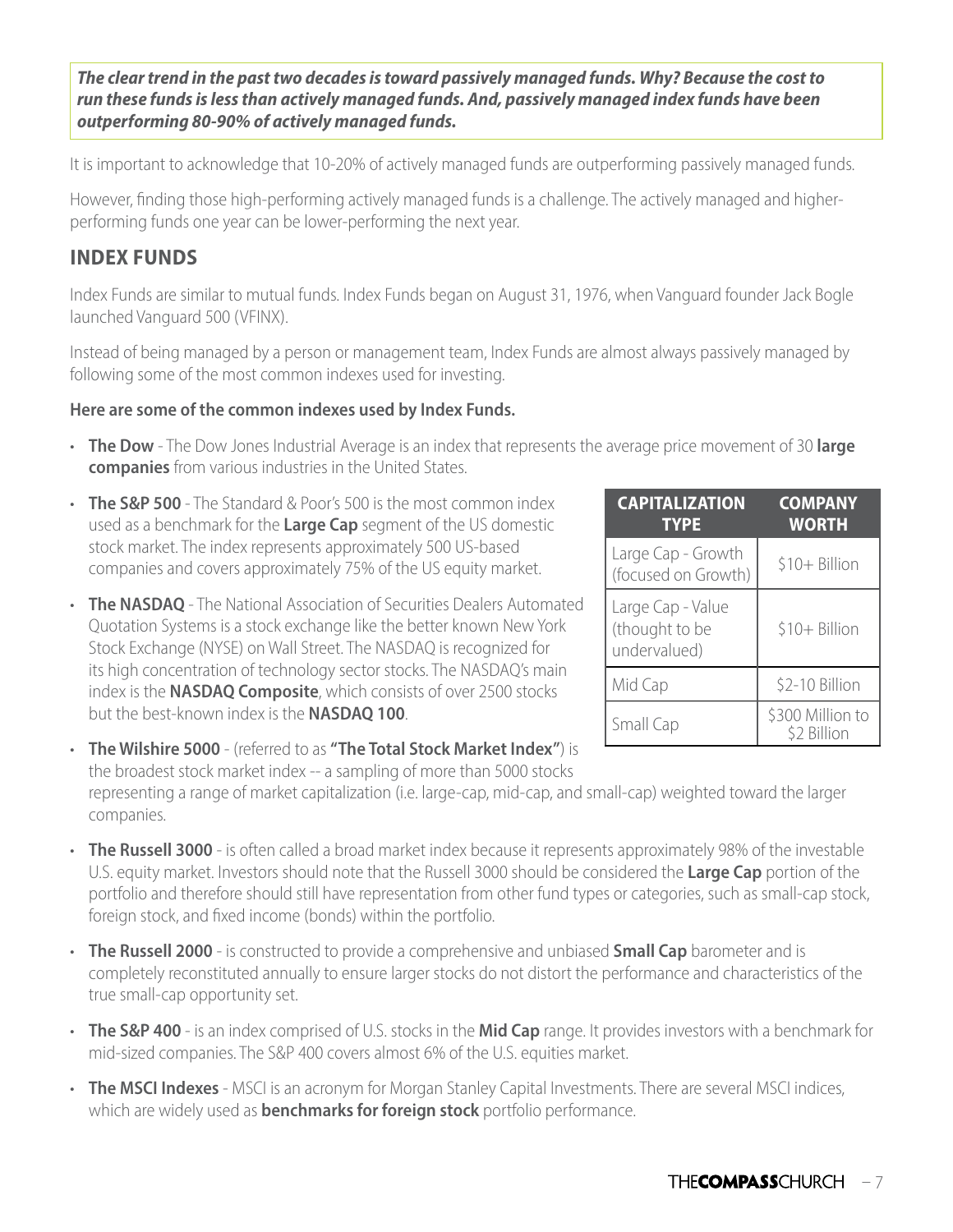• **The Bloomberg Barclays US Aggregate Bond Index** - also known as "the BarCap Aggregate," is a **broad bond index** covering most U.S. traded bonds and some foreign bonds traded in the U.S.

## **EXCHANGE-TRADED FUNDS (ETFS)**

In essence, ETFs are a subclass of mutual funds. The first ETF (the S&P 500 SPDR) came to life on January 23, 1993. In 2003 there were 123 ETFs. In 2020 there were over 2200 ETFs in the US.

Like Index Funds, ETFs are almost always passively managed.

ETFs have grown in popularity because of their low expense ratios and uniqueness in how they are traded.

- One main difference is when ETFs may be traded. Mutual funds are priced at the end of each day. So, if you enter a buy order at 11:00 a.m., the order won't be filled until the very end of the day. ETFs are priced throughout the day, therefore trading like stocks. If you enter a "market order," it will be filled at the earliest opportunity.
- The other key difference is how ETFs are bought and sold. With a mutual fund, you can buy fractional shares. If you want to buy \$500 worth of XYZ mutual fund, you can (unless it has a higher minimum required investment amount). ETFs can only be bought in whole shares. To buy \$500 of XYZ exchange-traded fund, you'd have to divide \$500 by the price per share to see how many shares your money could buy.

## **TARGET RETIREMENT INDEX FUNDS**

A Target Retirement Index Fund is a diversified Index Fund that considers your current age and when you plan to retire. A "glide path" of less risk as you age is built into this investment fund.

If you are early in your retirement investing journey, a Target Retirement Index Fund is worthy of your consideration. These funds simplify your retirement investing by requiring that you answer only two questions.

1. In what year do you anticipate retiring?

2. How much money can you save?

Target Retirement Index Funds (also referred to as: "Target-Date", "Age-Based", and "Life-Cycle" funds) take into account your current age and your best guess as to when you plan to begin your retirement. These investments automatically determine an asset allocation (stocks vs. bonds ratio) with a generally applied understanding of risk tolerance and capacity for someone your age.

**\*NOTE:** Many company plans have Target Retirement Funds that are actively managed. Look at the expense ratio of these funds.

**[CLICK THIS LINK](https://soundmindinvesting.com/articles/view/target-date-funds-the-devils-in-the-details) - for a blog post on the pros and cons of Target Retirement Funds.**

# **INVESTING IN WAYS THAT MINIMIZE TAXES**

Paying taxes is encouraged and supported by Scripture.

*"Give to everyone what you owe them: If you owe taxes, pay taxes; if revenue, then revenue; if respect, then respect; if honor, then honor." Romans 13:7*

**However, you should not overpay taxes.** In fact, part of good stewardship is making use of the tax-advantaged investment tools available to you.

#### *There are ways to invest that will enable you to save on taxes.*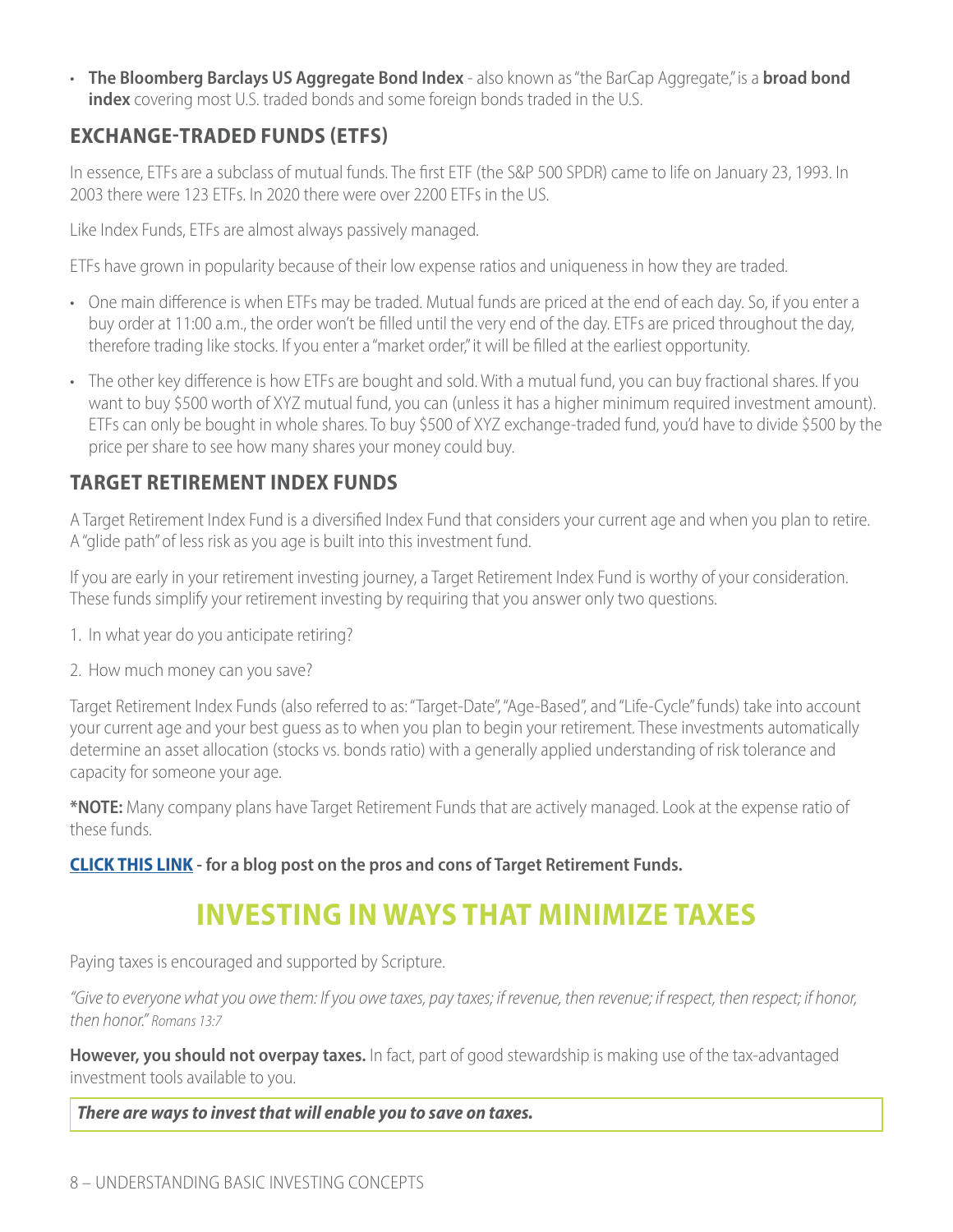**There are just TWO DECISIONS you need to make** for you to discern what tax-advantaged accounts are best suited for your unique situation.

## **DECISION #1 - WHAT INVESTMENT VEHICLE SHOULD YOU USE? (\*401K, IRA, OR BOTH)**

**\*NOTE:** If your employer offers a 403(b) plan, a 457 plan, or the Thrift Savings Plan (TSP), all of the 401(k) plan advice below in this decision tree applies to your plan as well.

## **THE DECISION-MAKING TREE HAS THREE STEPS**

It is a relatively simple process. If you prefer seeing this in a "decision-tree flowchart" [CLICK THIS LINK](https://dcktxkaneetr8.cloudfront.net/resources/401(k)_IRA%20Decision%20Tree.pdf).

#### **1. Do you have access to a 401(k) or other workplace retirement account?**

#### ❏ **Yes** ❑ **No**

If no, your path is clear. Use an IRA to invest for your later years in a tax-advantaged way.

#### **2. If you do have access to a workplace plan, will your employer match your contributions?**

#### ❑ **Yes** ❑ **No**

If yes, contribute as much as needed to receive your employer's matching funds. This is a guaranteed return on your investment. Do not miss this wise guaranteed return investment.

If no, *Are you eligible to contribute to an IRA?* The IRS provides eligibility income ranges for IRA accounts.

You can view those details by [CLICKING THIS LINK](https://www.irs.gov/newsroom/new-income-ranges-for-ira-eligibility-in-2021).

If you are **not** eligible, your only choice for additional tax-advantaged retirement investing is to invest more in your workplace 401(k) plan.

If you **are** eligible, where you should make these additional contributions depends, in part, on how satisfied you are with the investment choices available through your workplace plan.

**\*NOTE:** If you have access to a 401(k) plan, but your employer does not offer a match on your contributions, you may want to make an IRA the starting point for your retirement investing and then make any needed additional contributions to your workplace plan.

The amount you can contribute to an IRA is most often less than what you can contribute to a 401(k) plan However, keep this in mind: If you are married, both you and your spouse should be able to contribute to an IRA, even if your spouse doesn't work outside the home.

#### **3. Are you satisfied with your 401(k) plan's investment options? In other words, do they enable you to invest as you would like to invest?**

#### ❏ **Yes** ❑ **No**

If yes, contribute more money toward your workplace plan. That will keep things simple.

If no, use an IRA for your additional contributions. An IRA will give you access to a wide range of investment options.

# **DECISION #2 - WHICH TYPE OF IRA OR 401(K) TO USE—TRADITIONAL OR ROTH?**

Once you've decided which retirement vehicle to use (a 401(k), IRA, or Both), your second decision is which type: **Traditional** or a **Roth**.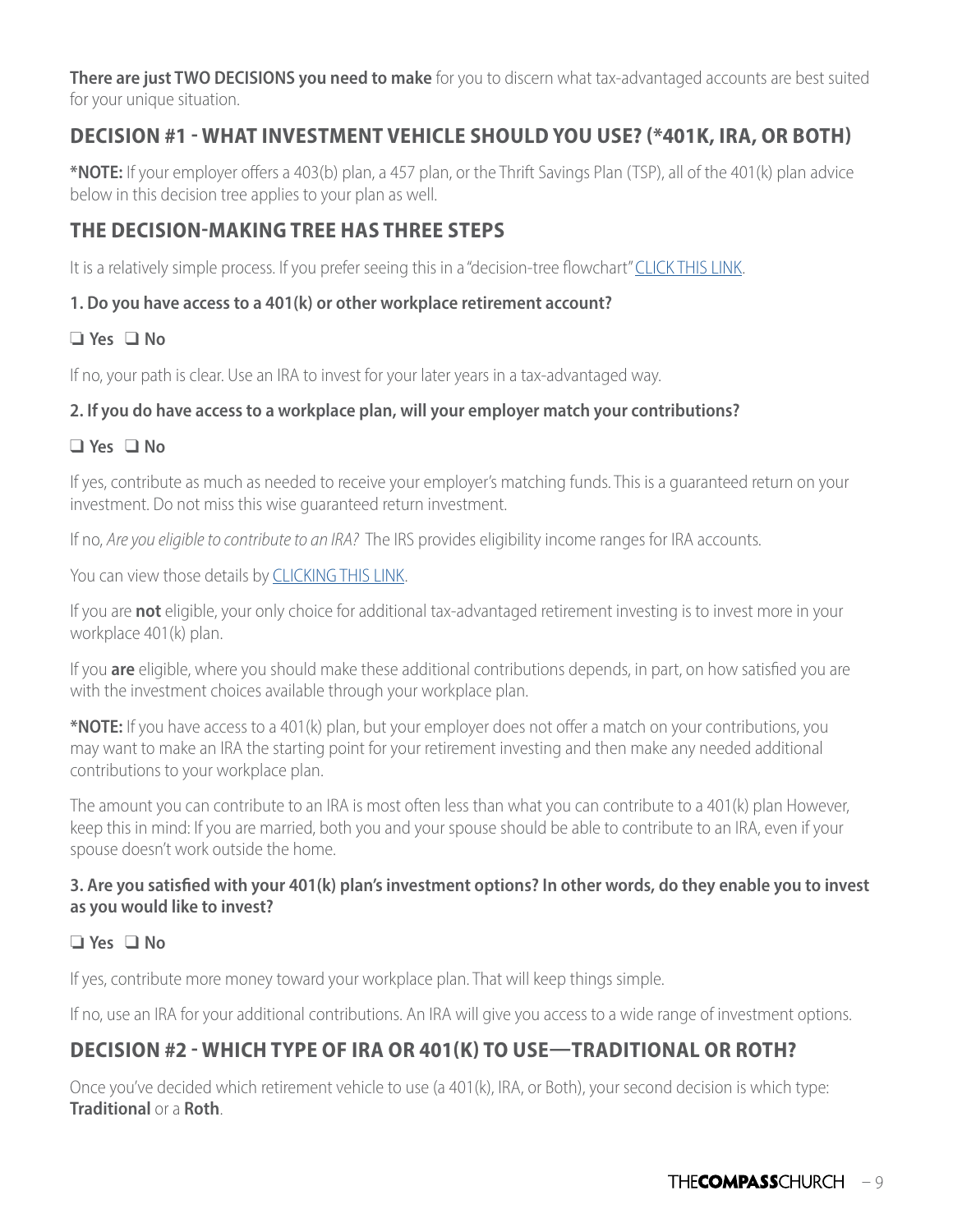A **Traditional** account provides an upfront tax deduction for the money you contribute. Money in the account (contributions and earnings) is then **tax-deferred**—it's taxed when you withdraw it years later.

A **Roth** account works the other way around. There is no tax deduction for contributions. However, you can withdraw money from the account **tax-free** in retirement.

## **WHICH ONE IS BEST FOR YOU?**

Generally, if you are in a relatively low tax bracket now (such as if you are early in your career) but expect to be in a higher tax bracket in retirement, a Roth will likely be more advantageous to you.

If you are further along in your career and in a relatively high tax bracket now, you may be better served by a Traditional IRA or 401(k).

However, this is not necessarily an either/or decision. To diversify your tax liability, you could use both Traditional and Roth accounts.

# **QUALITIES OF A HEALTHY INVESTMENT STRATEGY**

There are all kinds of investment strategies. Books are filled with "secret sauce recipes" for investing. How do you know which one to choose?

#### **How can you evaluate whether or not a proposed investment strategy is healthy?**

You can assess the health of any investment strategy by getting the answer to these four questions.

# **IS IT OBJECTIVE?**

If this strategy is driven by an objective investment selection process (instead of a "hot tip" from a friend or media personality) following clear, unbiased, data-driven rules - it passes **the objectivity test.**

### **IS IT EASY TO UNDERSTAND?**

If you can explain this strategy in simple language to an investing novice so that they could understand and explain the strategy back to you - it passes **the easy test**.

### **DOES IT HAVE A PROFITABLE TRACK RECORD?**

If you have researched (by reading its [prospectus](https://www.investopedia.com/terms/p/prospectus.asp)) and looked at how this investment has performed historically in bear (bad) market conditions and in bull (good) market conditions. And, if it has a significantly long and profitable track record - it passes **the profitable test.**

### **CAN I COMMIT TO IT NO MATTER WHAT IS HAPPENING IN THE MARKET?**

A healthy investment strategy is only as strong as your willingness and ability to… 1. Execute the strategy. And, 2. Stick with it no matter what is happening in the stock market.

If you can do both of these, - it passes **the commitment test.**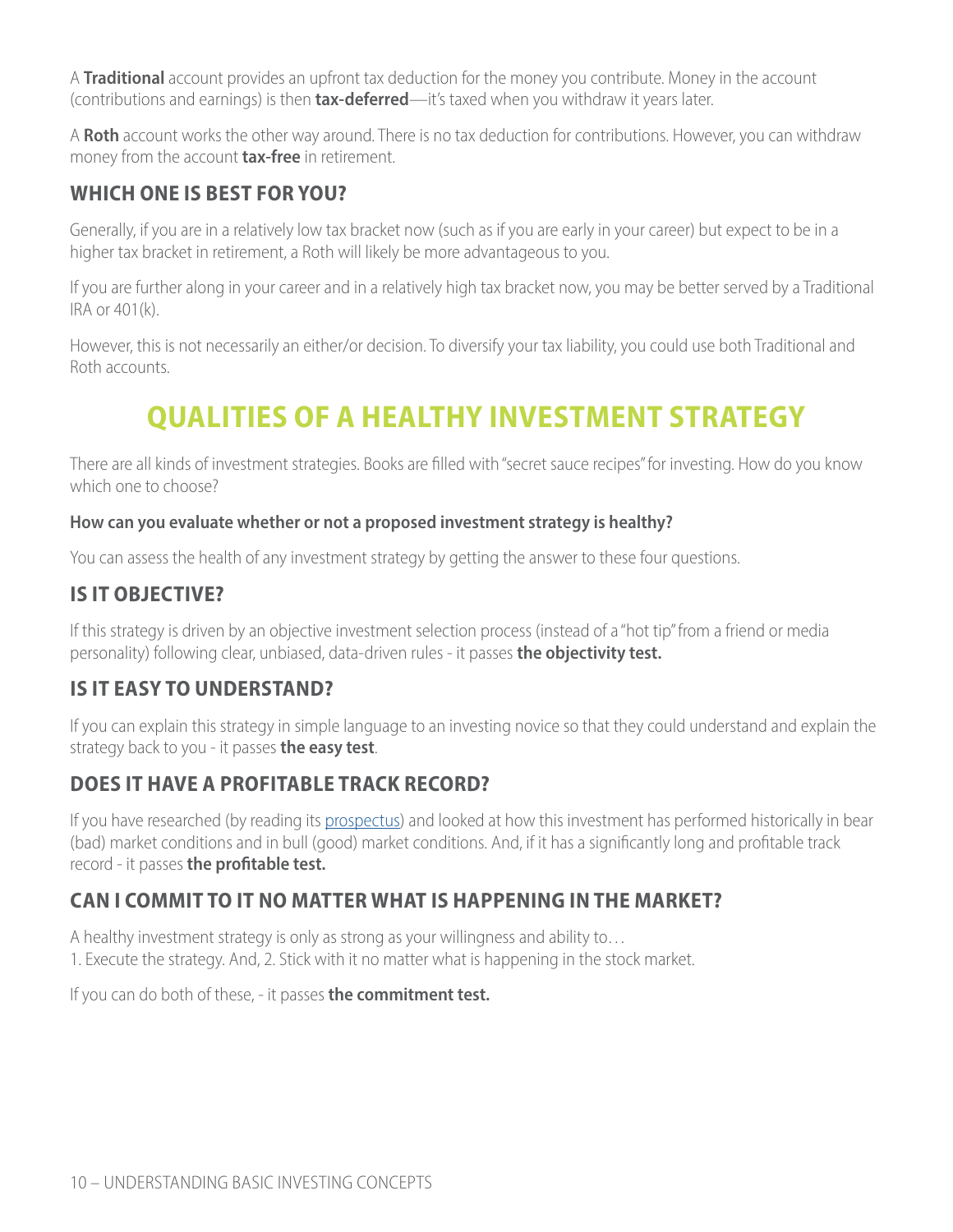# **BASIC INVESTMENT APPROACHES**

Each of the following three investment approaches has the potential to provide you with a strategy that meets the four qualities of a healthy investment strategy - just described. Factors that should influence your current approach decision are: the size and complexity of your financial situation; along with the time you can devote to learning and implementing your investment strategy.

## **1. YOU DO IT.**

This is the DIY (do it yourself) approach. To be effective with this approach you need to apply a trustworthy investment strategy by either:

- a. Selecting a Target Retirement Index Fund that most closely matches the year you will potentially retire. This is the most simple approach. Or, by …
- b. Building a portfolio of Mutual, Index, or ETF Funds that spread your investing dollars across stocks and bonds according to your optimal asset allocation. This is more involved but could result in better performance.

# **2. YOU DO IT - WITH HELP.**

#### [Dave Ramsey of Ramsey Solutions](https://www.ramseysolutions.com)

Dave and his organization are the authors of the widely popular [Financial Peace University \(FPU](https://www.ramseysolutions.com/store/digital-products/financial-peace-university-class)*)* curriculum and bestselling book - [The Total Money Makeover](https://www.amazon.com/Total-Money-Makeover-Classic-Financial/dp/1595555277/ref=sr_1_1?crid=ENWAOWMX38E3&dchild=1&keywords=the+total+money+makeover+by+dave+ramsey&qid=1620070299&sprefix=The+Total+Money+Makeover,aps,182&sr=8-1).

[Dave and Ramsey Solutions suggest the following asset allocation for investments.](https://www.ramseysolutions.com/retirement/daves-investing-philosophy) They encourage saving 15% of your income toward retirement by building an investment portfolio of diversified mutual funds in these four asset allocations: 25% Growth (Large Cap-Value), 25% Growth and Income (Large Cap-Growth), 25% Aggressive Growth (Small and Mid Cap), 25% International (Non-US).

Dave and Ramsey Solutions are highly regarded for their work in helping people get out of debt and moving toward financial health. However, some consider Dave's investing advice to be overly aggressive with 100% in stock equities and without a place for the diversification that a bond portion of a portfolio provides. You need to evaluate such a strategy for your specific circumstances and understand the risks.

#### [Sound Mind Investing](https://soundmindinvesting.com)

SMI's stated mission is to take the fear out of investing with objective, proven strategies that do-it-yourself investors can implement with confidence.

SMI was founded in 1990 by Austin Pryor and is based in Louisville, Ky. The company's name comes from 2 Timothy 1:7 "For God has not given us the spirit of fear, but of power, and of love, and of a sound mind."

SMI has a highly regarded monthly newsletter you can receive with a paid subscription. It has many additional investing resources that include: videos, portfolio trackers, calculators, etc. They also provide four investment strategies that are objective with clear, unbiased, data-driven rules and you can evaluate if their implementation would match your investment goals.

## **3. YOU DO IT - WITH THE HELP OF AN INVESTING PROFESSIONAL.**

There is a strong likelihood that at some point in your faithful stewardship journey you will find it wise to seek the counsel of professionals.

*"Plans fail for lack of counsel, but with many advisers, they succeed." Proverbs 15:22*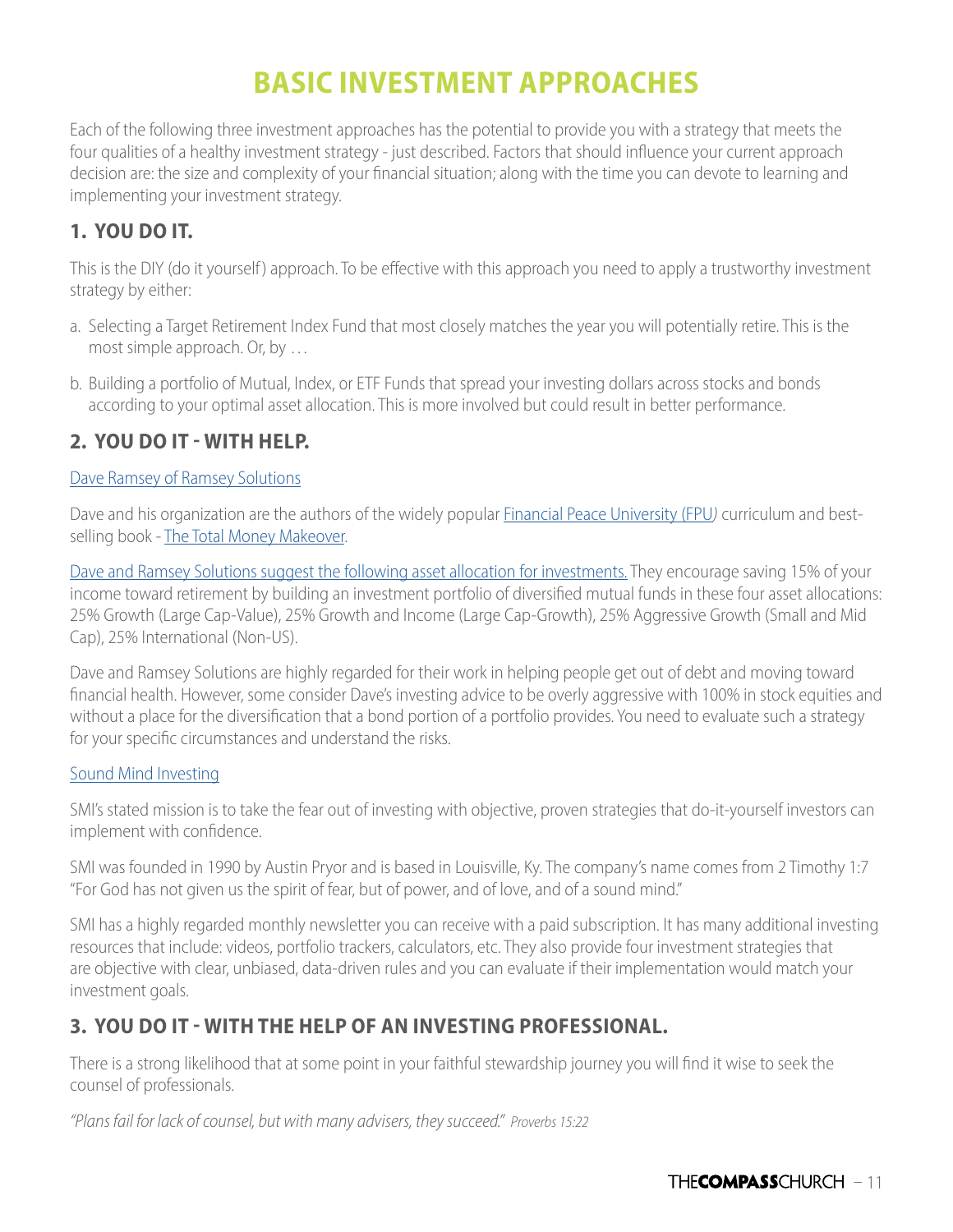On our website is a free resource titled - *Guidance for Building a Faithful Stewardship* - Advisory Team You can also email - [stewardship@thecompass.net](mailto:stewardship%40thecompass.net?subject=Guidance%20for%20Building%20a%20Faithful%20Stewardship) if you are unable to find this resource online.

## **ADDITIONAL RESOURCES FOR FINDING AN INVESTING PROFESSIONAL**

**[Kingdom Advisors Directory](https://kingdomadvisors.com/find-a-professional/directory-search)** of competent professionals who are receiving ongoing biblical training, and are committed to technical competency, ethical standards, and they personally give and steward their own finances.

**[Ramsey Solutions Trusted Provider](https://www.ramseysolutions.com/trusted?snid=trusted-pros)**s - Vetted professionals who can help provide information and advice regarding Insurance, Real Estate, Debt Elimination, Investing, and Taxes.

**[FINRA](https://www.finra.org/about)** - Every investor in America relies on one thing: fair financial markets. To protect investors and ensure the market's integrity, FINRA is a government-authorized not-for-profit organization that oversees U.S. broker-dealers. FINRA is authorized by Congress to protect America's investors by making sure the broker-dealer industry operates fairly and honestly. They oversee more than 624,000 brokers across the country—and analyze billions of daily market events.

**[FINRA BrokerCheck](https://brokercheck.finra.org)** - A free tool to confirm whether investment professionals and firms are licensed. It should be the first resource you turn to when choosing whether to start or continue doing business with a particular person or firm.

**[FINRA Fund Analyzer](https://tools.finra.org/fund_analyzer/)** - Automatically compare fees and analyze information on over 30,000 mutual funds, exchangetraded funds, exchange-traded notes, and money market funds.

# **SAVING DILIGENTLY THROUGH INVESTING - START EARLY**

## **COMPOUND INTEREST IS THE 8TH WONDER OF THE WORLD - ALBERT EINSTEIN**

**To illustrate:** Ben starts investing \$2,000 a year at age 19, then stops at age 27. Tim starts investing \$2,000 a year at age 27 and stops at 65. Who did better at age 65 assuming they both average 10% returns?

|    | <b>AGE BEN INVESTS</b> | 10%<br><b>INTEREST</b><br><b>RETURN</b> | <b>BEN'S</b><br><b>INVESTMENT</b><br><b>GROWTH</b> | <b>TIM INVESTS</b> | 10%<br><b>INTEREST</b><br><b>RETURN</b> | <b>TIM'S</b><br><b>INVESTMENT</b><br><b>GROWTH</b> |
|----|------------------------|-----------------------------------------|----------------------------------------------------|--------------------|-----------------------------------------|----------------------------------------------------|
| 19 | \$2,000                | \$200.00                                | \$2,200.00                                         | \$0                | \$0.00                                  | \$0.00                                             |
| 20 | \$2,000                | \$420.00                                | \$4,620.00                                         | \$0                | \$0.00                                  | \$0.00                                             |
| 21 | \$2,000                | \$662.00                                | \$7,282.00                                         | \$0                | \$0.00                                  | \$0.00                                             |
| 22 | \$2,000                | \$928.20                                | \$10,210.20                                        | \$0                | \$0.00                                  | \$0.00                                             |
| 23 | \$2,000                | \$1,221.02                              | \$13,431.22                                        | \$0                | \$0.00                                  | \$0.00                                             |
| 24 | \$2,000                | \$1,543.12                              | \$16,974.34                                        | \$0                | \$0.00                                  | \$0.00                                             |
| 25 | \$2,000                | \$1,897.43                              | \$20,871.78                                        | \$0                | \$0.00                                  | \$0.00                                             |
| 26 | \$2,000                | \$2,287.18                              | \$25,158.95                                        | \$0                | \$0.00                                  | \$0.00                                             |
| 27 | \$0                    | \$2,515.90                              | \$27,674.85                                        | \$2,000            | \$200.00                                | \$2,200.00                                         |
| 28 | \$0                    | \$2,767.48                              | \$30,442.33                                        | \$2,000            | \$420.00                                | \$4,620.00                                         |
| 29 | \$0                    | \$3,044.23                              | \$33,486.57                                        | \$2,000            | \$662.00                                | \$7,282.00                                         |
| 30 | \$0                    | \$3,348.66                              | \$36,835.22                                        | \$2,000            | \$928.20                                | \$10,210.20                                        |
| 31 | \$0                    | \$3,683.52                              | \$40,518.75                                        | \$2,000            | \$1,221.02                              | \$13,431.22                                        |
| 32 | \$0                    | \$4,051.87                              | \$44,570.62                                        | \$2,000            | \$1,543.12                              | \$16,974.34                                        |
| 33 | \$0                    | \$4,457.06                              | \$49,027.68                                        | \$2,000            | \$1,897.43                              | \$20,871.78                                        |
| 34 | \$0                    | \$4,902.77                              | \$53,930.45                                        | \$2,000            | \$2,287.18                              | \$25,158.95                                        |
| 35 | \$0                    | \$5,393.05                              | \$59,323.50                                        | \$2,000            | \$2,715.90                              | \$29,874.85                                        |
| 36 | \$0                    | \$5,932.35                              | \$65,255.85                                        | \$2,000            | \$3,187.48                              | \$35,062.33                                        |

12 – UNDERSTANDING BASIC INVESTING CONCEPTS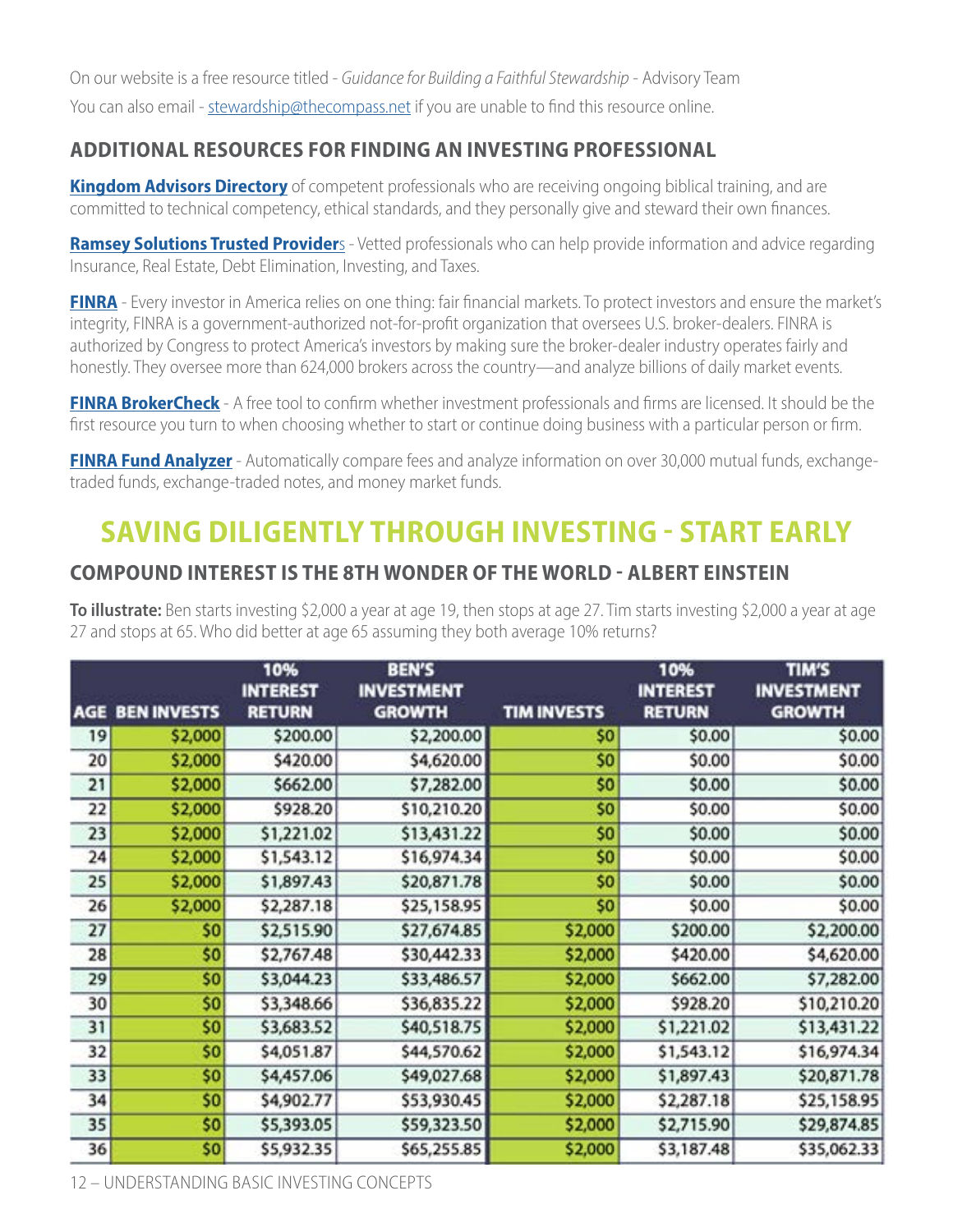|    |                        | 10%<br><b>INTEREST</b> | <b>BEN'S</b><br><b>INVESTMENT</b> |                    | 10%<br><b>INTEREST</b> | <b>TIM'S</b><br><b>INVESTMENT</b> |
|----|------------------------|------------------------|-----------------------------------|--------------------|------------------------|-----------------------------------|
|    | <b>AGE BEN INVESTS</b> | <b>RETURN</b>          | <b>GROWTH</b>                     | <b>TIM INVESTS</b> | <b>RETURN</b>          | <b>GROWTH</b>                     |
| 38 | \$0                    | \$7,178.14             | \$78,959.57                       | \$2,000            | \$4,276.86             | \$47,045.42                       |
| 39 | \$0                    | \$7,895.96             | \$86,855.53                       | \$2,000            | \$4,904.54             | \$53,949.97                       |
| 40 | \$0                    | \$8,685.55             | \$95,541.09                       | \$2,000            | \$5,595.00             | \$61,544.96                       |
| 41 | \$0                    | \$9,554.11             | \$105,095.19                      | \$2,000            | \$6,354.50             | \$69,899.46                       |
| 42 | \$0                    | \$10,509.52            | \$115,604.71                      | \$2,000            | \$7,189.95             | \$79,089.41                       |
| 43 | \$0                    | \$11,560.47            | \$127,165.18                      | \$2,000            | \$8,108.94             | \$89,198.35                       |
| 44 | \$0                    | \$12,716.52            | \$139,881.70                      | \$2,000            | \$9,119.83             | \$100,318.18                      |
| 45 | \$0                    | \$13,988.17            | \$153,869.87                      | \$2,000            | \$10,231.82            | \$112,550.00                      |
| 46 | \$0                    | \$15,386.99            | \$169,256.86                      | \$2,000            | \$11,455.00            | \$126,005.00                      |
| 47 | \$0                    | \$16,925.69            | \$186,182.55                      | \$2,000            | \$12,800.50            | \$140,805.50                      |
| 48 | \$0                    | \$18,618.25            | \$204,800.80                      | \$2,000            | \$14,280.55            | \$157,086.05                      |
| 49 | \$0                    | \$20,480.08            | \$225,280.88                      | \$2,000            | \$15,908.60            | \$174,994.65                      |
| 50 | \$0                    | \$22,528.09            | \$247,808.97                      | \$2,000            | \$17,699.47            | \$194,694.12                      |
| 51 | \$0                    | \$24,780.90            | \$272,589.87                      | \$2,000            | \$19,669.41            | \$216,363.53                      |
| 52 | \$0                    | \$27,258.99            | \$299,848.85                      | \$2,000            | \$21,836.35            | \$240,199.88                      |
| 53 | \$0                    | \$29,984.89            | \$329,833.74                      | \$2,000            | \$24,219.99            | \$266,419.87                      |
| 54 | \$0                    | \$32,983.37            | \$362,817.11                      | \$2,000            | \$26,841.99            | \$295,261.86                      |
| 55 | \$0                    | \$36,281.71            | \$399,098.82                      | \$2,000            | \$29,726.19            | \$326,988.05                      |
| 56 | \$0                    | \$39,909.88            | \$439,008.71                      | \$2,000            | \$32,898.80            | \$361,886.85                      |
| 57 | \$0                    | \$43,900.87            | \$482,909.58                      | \$2,000            | \$36,388.68            | \$400,275.53                      |
| 58 | \$0                    | \$48,290.96            | \$531,200.53                      | \$2,000            | \$40,227.55            | \$442,503.09                      |
| 59 | \$0                    | \$53,120.05            | \$584,320.59                      | \$2,000            | \$44,450.31            | \$488,953.40                      |
| 60 | \$0                    | \$58,432.06            | \$642,752.65                      | \$2,000            | \$49,095.34            | \$540,048.74                      |
| 61 | \$0                    | \$64,275.26            | \$707,027.91                      | \$2,000            | \$54,204.87            | \$596,253.61                      |
| 62 | \$0                    | \$70,702.79            | \$777,730.70                      | \$2,000            | \$59,825.36            | \$658,078.97                      |
| 63 | \$0                    | \$77,773.07            | \$855,503.77                      | \$2,000            | \$66,007.90            | \$726,086.87                      |
| 64 | \$0                    | \$85,550.38            | \$941,054.15                      | \$2,000            | \$72,808.69            | \$800,895.56                      |
| 65 | \$0                    | \$94,105.41            | \$1,035,159.56                    | \$2,000            | \$80,289.56            | \$883,185.11                      |
|    | \$16,000               |                        | \$1,035,159.56                    | \$78,000           |                        | \$883,185.11                      |

**\*NOTE:** Total invested by Ben and Tim compared to their investment growth.

#### **\*\*LESSON - Start early. Start today!**

#### **TO BE CLEAR**

This *Understanding Basic Investing Concepts: For Growing in Faithful Stewardship* guide and all associated materials are intended to inspire and assist you with faithful stewardship information and instruction. This booklet is not an attempt to render legal, accounting, or other professional services. Your personal financial situation is unique and fact-dependent. Before making any decisions or implementing any financial strategy, you should consider obtaining information and advice from wise professionals who are fully aware of your circumstances.